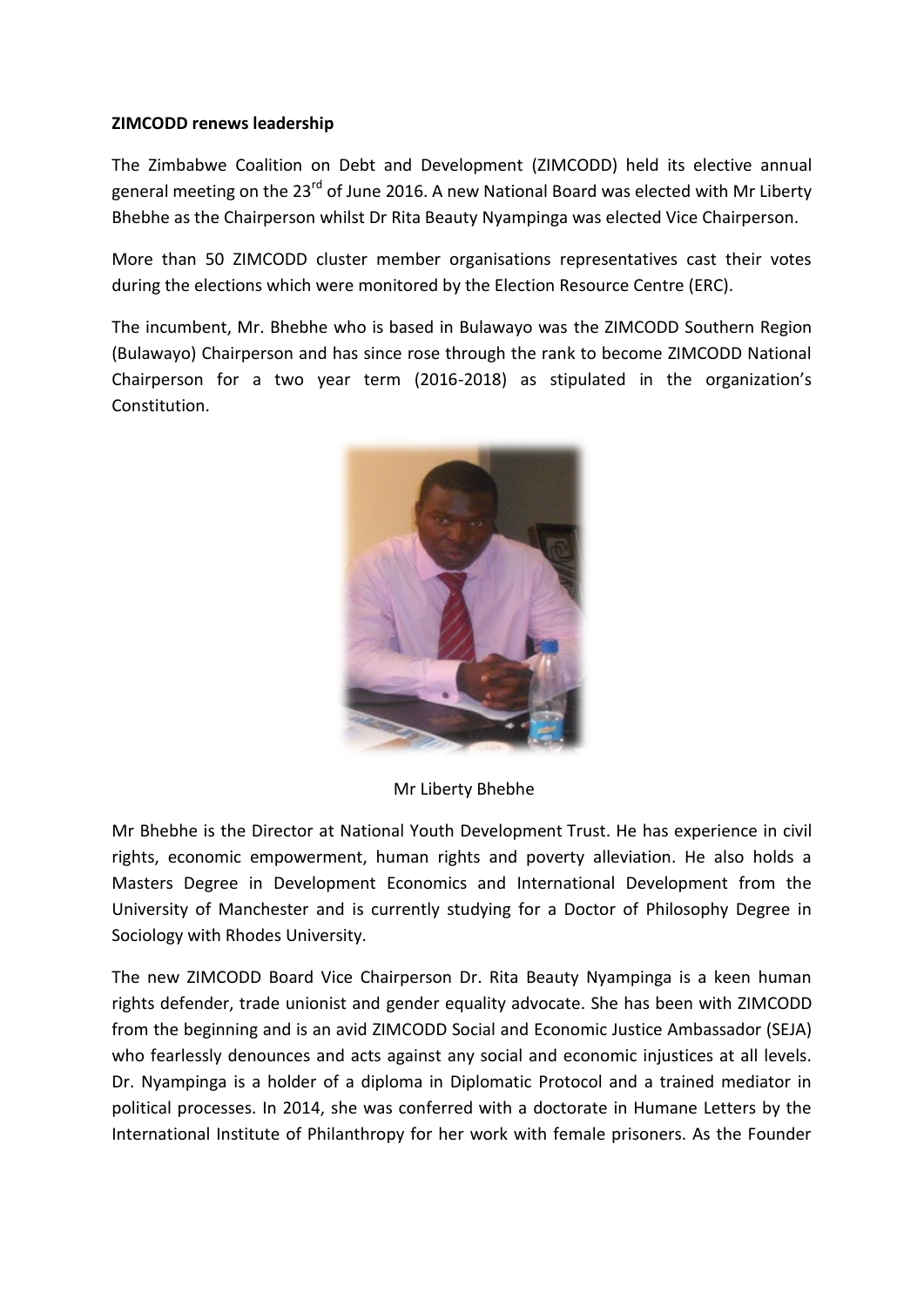and Director of Female Prisoners Support Trust (FEMPRIST) she strives to change the social life of women during and after incarceration.



Dr. Rita Nyampinga

In her acceptance speech, Dr. Rita thanked participants for having confidence in the new leadership to lead ZIMCODD. She also expressed gratitude to the outgoing board which was led by Mr. Joy Mabenge for a job well done and assured members that the new board will work as servants, plucking a leaf from their predecessors.

During the elective annual general meeting 12 institutional members were elected to represent their sectors in the national board, the sectors and members that will sit in the Board are;

- Arts and Culture- Savannah Arts
- Human Rights Organisations- Open Forum Initiative on Capacity Development (OFCDZ)
- Trade Unions-Zimbabwe Congress of Trade Unions (ZCTU)
- Disabilities organizations- Disability Association of Zimbabwe (DAZ)
- Regional organizations & research institutes- African Forum and Network on Debt and Development (AFRODAD)
- Debt, Trade & Economic Policy- Zimbabwe Chamber of Informal economies Association ( ZCEIA)
- Environmental organizations- Zimbabwe Environmental Law Association (ZELA)
- Faith based organizations-Christian Legal Society (CLS)
- Students and Youth-Youth Conscious Movement (YCM)
- Residents associations- Combined Harare Residents Association (CHRA)
- Women's Groups- Female Students Network